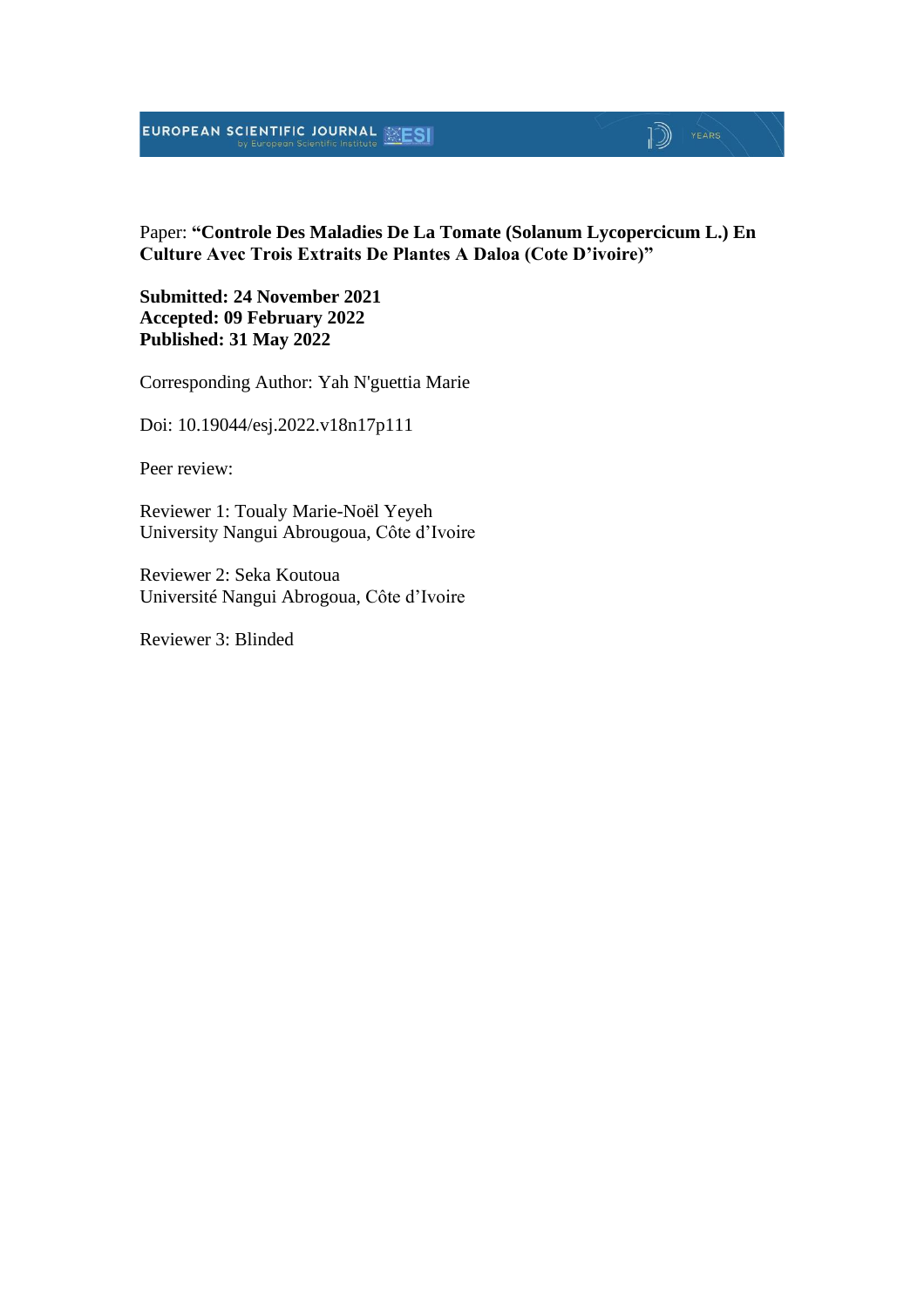# **ESJ** *Manuscript Evaluation Form 2021*

This form is designed to summarize the manuscript peer review that you have completed and to ensure that you have considered all appropriate criteria in your review. Your review should provide a clear statement, to the authors and editors, of the modifications necessary before the paper can be published or the specific reasons for rejection.

Please respond within the appointed time so that we can give the authors timely responses and feedback.

NOTE: ESJ promotes peer review procedure based on scientific validity and technical quality of the paper (not perceived the impact). You are also not required to do proofreading of the paper. It could be recommended as part of the revision.

*ESJ editorial office would like to express its special gratitude for your time and efforts. Our editorial team is a substantial reason that stands ESJ out from the crowd!*

| Reviewer Name: TOUALY Marie-Noël<br>Yeyeh                                                                                    |                                                                                                  |  |
|------------------------------------------------------------------------------------------------------------------------------|--------------------------------------------------------------------------------------------------|--|
| University/Country: University NANGUI ABROUGOUA / Côte d'Ivoire                                                              |                                                                                                  |  |
| 2022                                                                                                                         | Date Manuscript Received: $30^{\circ}$ March   Date Review Report Submitted: 12 th<br>April 2022 |  |
| Manuscript Title: Control of tomato (Solanum lycopercicum L.) diseases with<br>three plant extracts in Daloa (Côte d'Ivoire) |                                                                                                  |  |
| ESJ Manuscript Number: 43.10.2021                                                                                            |                                                                                                  |  |
| You agree your name is revealed to the author of the paper:                                                                  | Yes/No: Yes                                                                                      |  |
| paper: Yes/No: Yes                                                                                                           | You approve, your name as a reviewer of this paper, is available in the "review history" of the  |  |
| You approve, this review report is available in the "review history" of the paper: Yes/No: Yes                               |                                                                                                  |  |

### **Evaluation Criteria:**

**Please give each evaluation item a numeric rating on a 5-point scale, along with a thorough explanation for each point rating.**

| <i><b>Questions</b></i>                                                    | <b>Rating Result</b><br>[Poor] 1-5<br>[Excellent] |
|----------------------------------------------------------------------------|---------------------------------------------------|
| 1. The title is clear and it is adequate to the content of<br>the article. | $\mathbf{z}$                                      |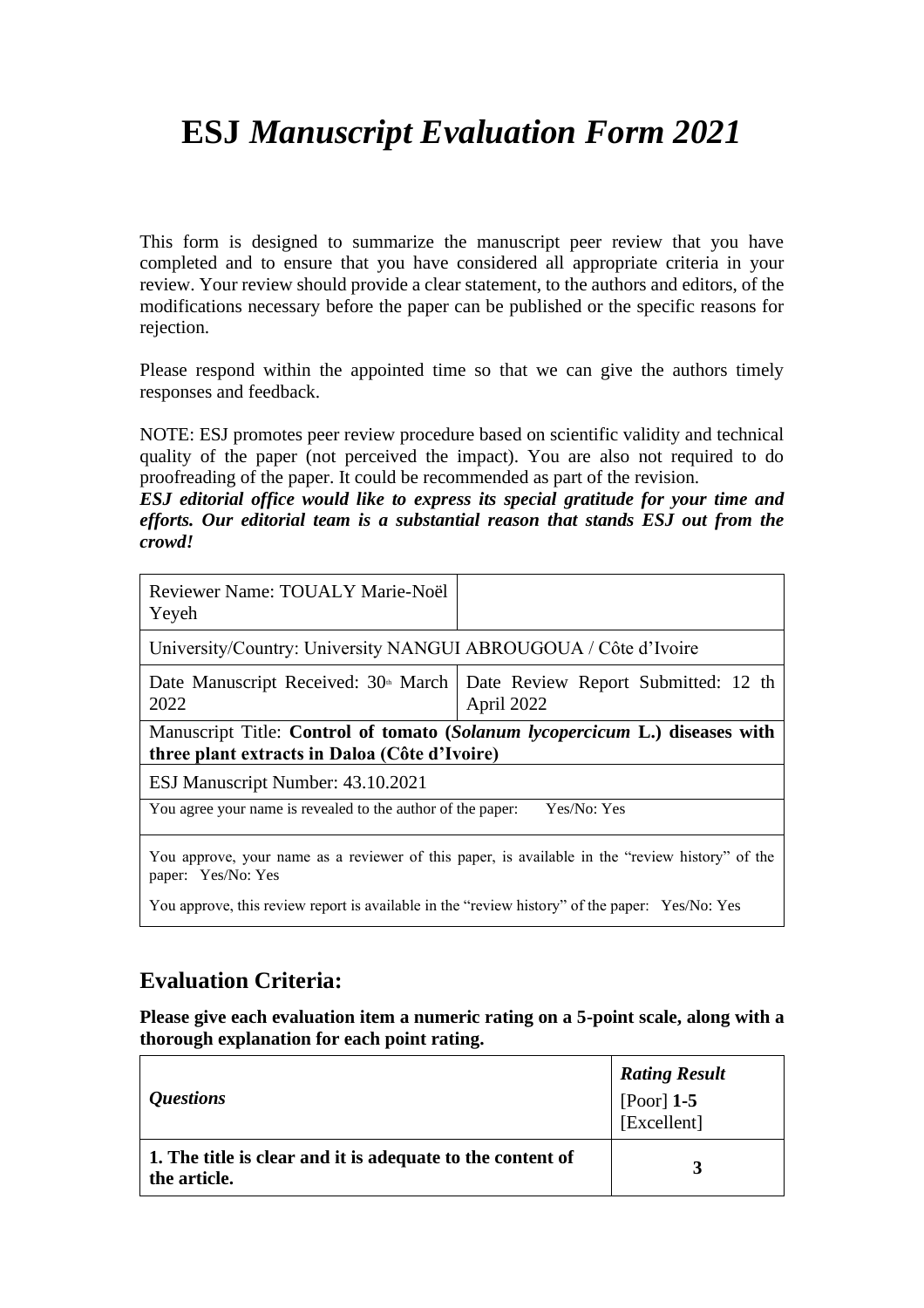| (Please insert your comments)<br>Corrections are inside the manuscript                                                                                 |   |
|--------------------------------------------------------------------------------------------------------------------------------------------------------|---|
| 2. The abstract clearly presents objects, methods and<br>results.                                                                                      | 3 |
| (Please insert your comments) Informations about correction are inside the<br>manuscript                                                               |   |
| Correction are colored in green and questions that needed corrections or<br>modifications are colored in yellow. It is tha same for all the manuscript |   |
| 3. There are few grammatical errors and spelling<br>mistakes in this article.                                                                          | 3 |
| (Please insert your comments)                                                                                                                          |   |
| 4. The study methods are explained clearly.                                                                                                            | 4 |
| (Please insert your comments)                                                                                                                          |   |
| 5. The results are clear and do not contain errors.                                                                                                    | 3 |
| (Please insert your comments)<br>some results contained errors The correction of those errors are inside the<br>manuscripts                            |   |
| 6. The conclusions or summary are accurate and<br>supported by the content.                                                                            | 3 |
| (Please insert your comments)                                                                                                                          |   |
| 7. The references are comprehensive and appropriate.                                                                                                   | 4 |
| (Please insert your comments)                                                                                                                          |   |

**Overall Recommendation** (mark an X with your recommendation):

| Accepted, no revision needed               |      |
|--------------------------------------------|------|
| Accepted, minor revision needed            | Y EN |
| Return for major revision and resubmission |      |
| Reject                                     |      |

**Comments and Suggestions to the Author(s):**

**Comments and Suggestions to the Editors Only:**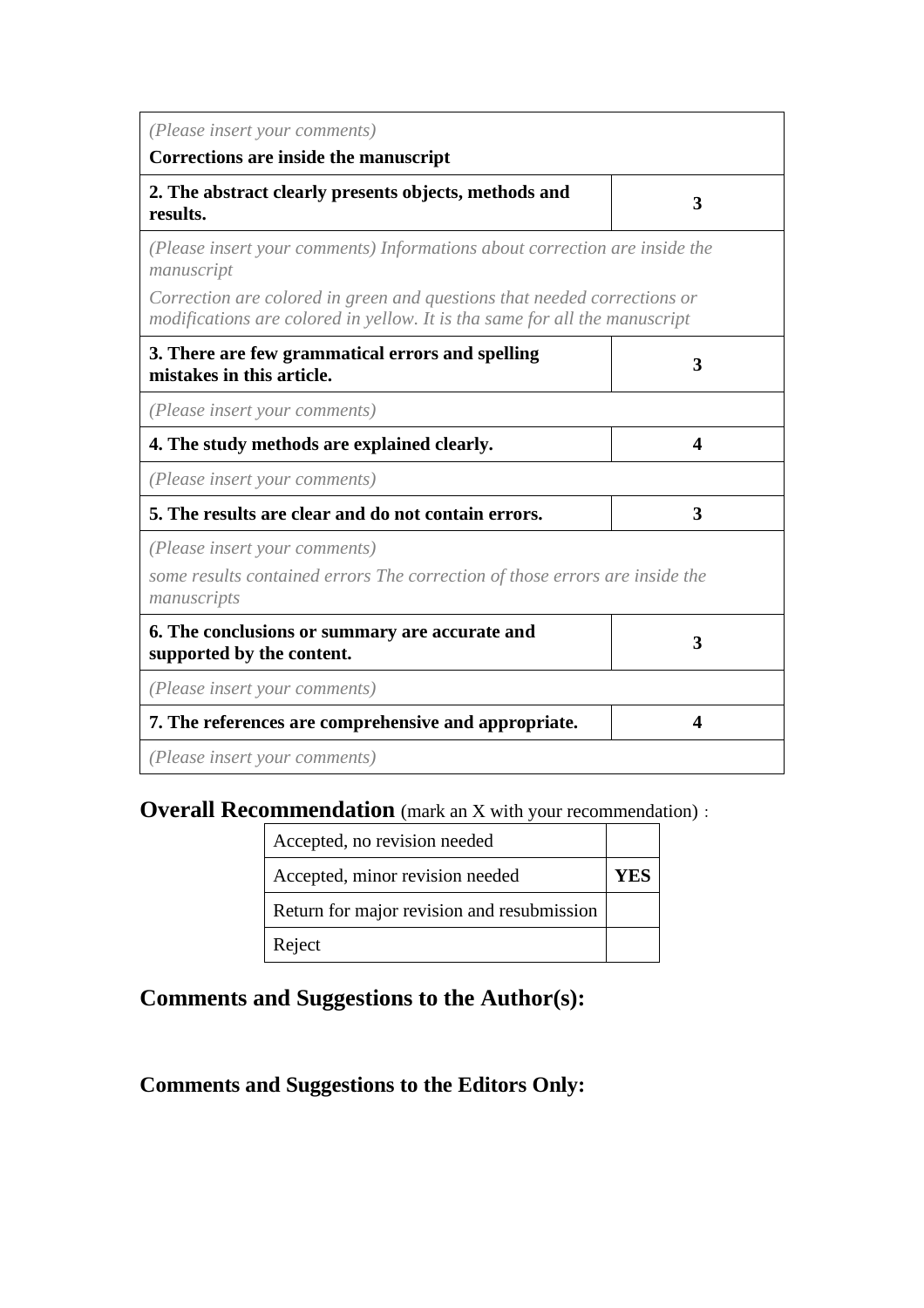# **ESJ** *Manuscript Evaluation Form 2020*

This form is designed to summarize the manuscript peer review that you have completed and to ensure that you have considered all appropriate criteria in your review. Your review should provide a clear statement, to the authors and editors, of the modifications necessary before the paper can be published or the specific reasons for rejection.

Please respond within the appointed time so that we can give the authors timely responses and feedback.

NOTE: ESJ promotes peer review procedure based on scientific validity and technical quality of the paper (not perceived the impact). You are also not required to do proofreading of the paper. It could be recommended as part of the revision.

*ESJ editorial office would like to express its special gratitude for your time and efforts. Our editorial team is a substantial reason that stands ESJ out from the crowd!*

| <b>Reviewer Name: SEKA Koutoua</b>                                                     |                                                                                                 |  |
|----------------------------------------------------------------------------------------|-------------------------------------------------------------------------------------------------|--|
| University/Country: Université Nangui Abrogoua                                         |                                                                                                 |  |
| Date<br>Manuscript<br>30/03/2022                                                       | Received: Date Review<br>Submitted:<br>Report<br>01/05/2022                                     |  |
| en culture avec des extraits végétaux                                                  | Manuscript Title: Contrôle des maladies sur la tomate (Solanum lycopercicum L.)                 |  |
| ESJ Manuscript Number: 1043/21                                                         |                                                                                                 |  |
| You agree your name is revealed to the author of the paper:<br>Yes                     |                                                                                                 |  |
| paper: Yes                                                                             | You approve, your name as a reviewer of this paper, is available in the "review history" of the |  |
| You approve, this review report is available in the "review history" of the paper: Yes |                                                                                                 |  |

### **Evaluation Criteria:**

**Please give each evaluation item a numeric rating on a 5-point scale, along with a thorough explanation for each point rating.**

| <i><b>Questions</b></i>                                                    | <b>Rating Result</b><br>[Poor] 1-5<br>[Excellent] |
|----------------------------------------------------------------------------|---------------------------------------------------|
| 1. The title is clear and it is adequate to the content of the<br>article. | 3                                                 |